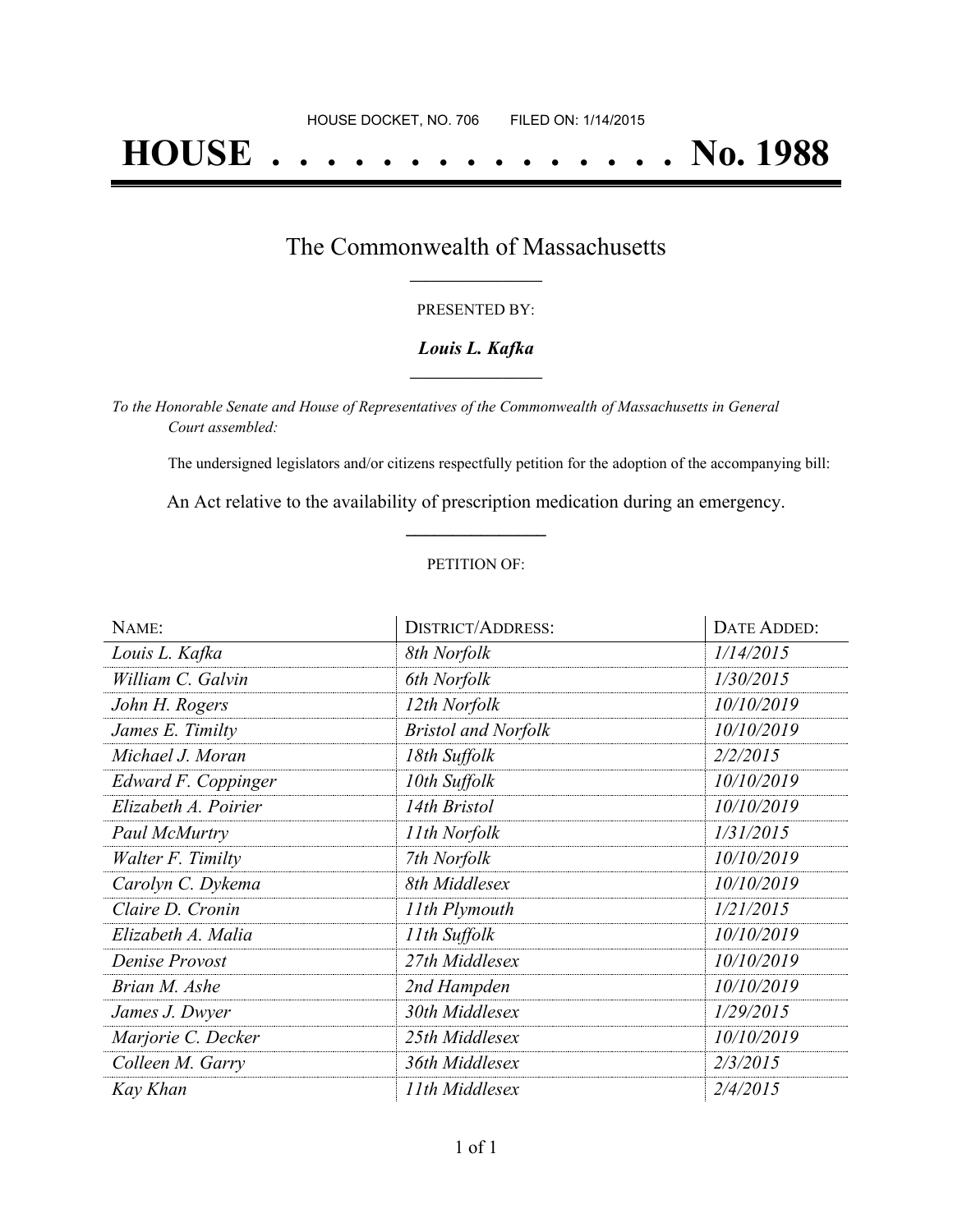## **HOUSE . . . . . . . . . . . . . . . No. 1988**

By Mr. Kafka of Stoughton, a petition (accompanied by bill, House, No. 1988) of Louis L. Kafka and others relative to the availability of prescription medication during an emergency. Public Health.

### [SIMILAR MATTER FILED IN PREVIOUS SESSION SEE HOUSE, NO. *4215* OF 2013-2014.]

## The Commonwealth of Massachusetts

**In the One Hundred and Eighty-Ninth General Court (2015-2016) \_\_\_\_\_\_\_\_\_\_\_\_\_\_\_**

**\_\_\_\_\_\_\_\_\_\_\_\_\_\_\_**

An Act relative to the availability of prescription medication during an emergency.

Be it enacted by the Senate and House of Representatives in General Court assembled, and by the authority *of the same, as follows:*

|  | SECTION 1. Section 2A of chapter 17 of the General Laws, as appearing in the 2012 |  |  |  |  |  |
|--|-----------------------------------------------------------------------------------|--|--|--|--|--|
|--|-----------------------------------------------------------------------------------|--|--|--|--|--|

2 Official Edition, is hereby amended by inserting after the second paragraph the following

3 paragraph:-

4 The commissioner shall implement the statewide plan for making prescription drugs

5 available during a state of emergency pursuant to section 230 of chapter 111.

6 SECTION 2. Chapter 111 of the General Laws, as so appearing, is hereby amended by

7 inserting the following section:-

8 Section 230. The department shall, in consultation with the board of registration in

9 pharmacy, the division of insurance, the office of Medicaid and the Massachusetts emergency